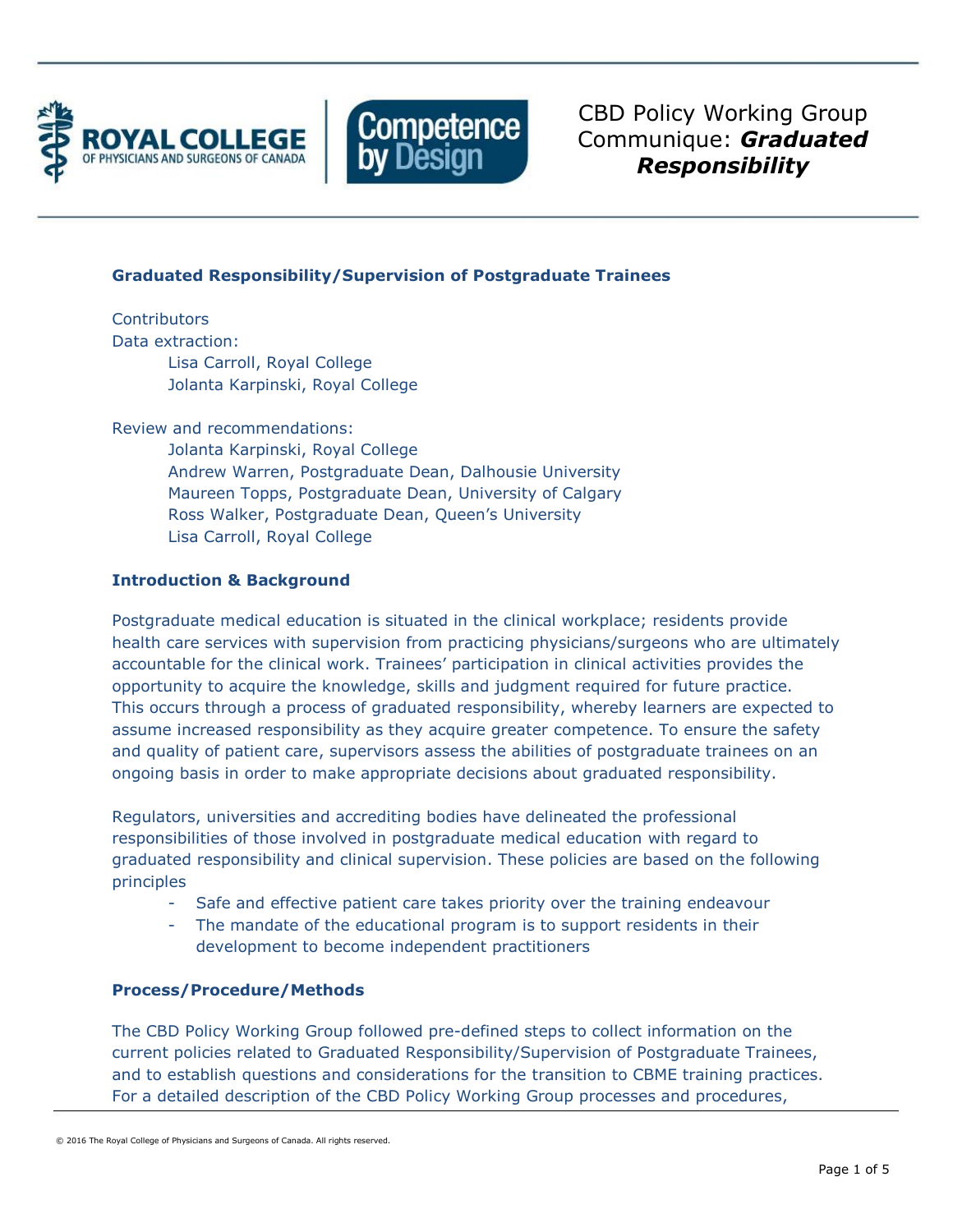please refer to the Process and Methods section within the Communique Series Introduction and Summary of Key Themes.

## **Data extraction**

The data extraction team reviewed policies from sixteen of the 17 PGME offices in Canada, looking at policies relevant to graduated responsibility. Policies from the Université de Sherbrooke were only accessible on the institution intranet, and therefore were not included. In addition, the data extraction team reviewed policies from the College of Physicians and Surgeons of Ontario and the Council of Ontario Faculties of Medicine.

The template headings used to extract data from the policies are:

- Definitions of Graduated Responsibility
- Other related terms and definitions
- Role of the Supervisor
- Role of the Resident
- Link to Patient Care
- Link to Education
- Additional related concepts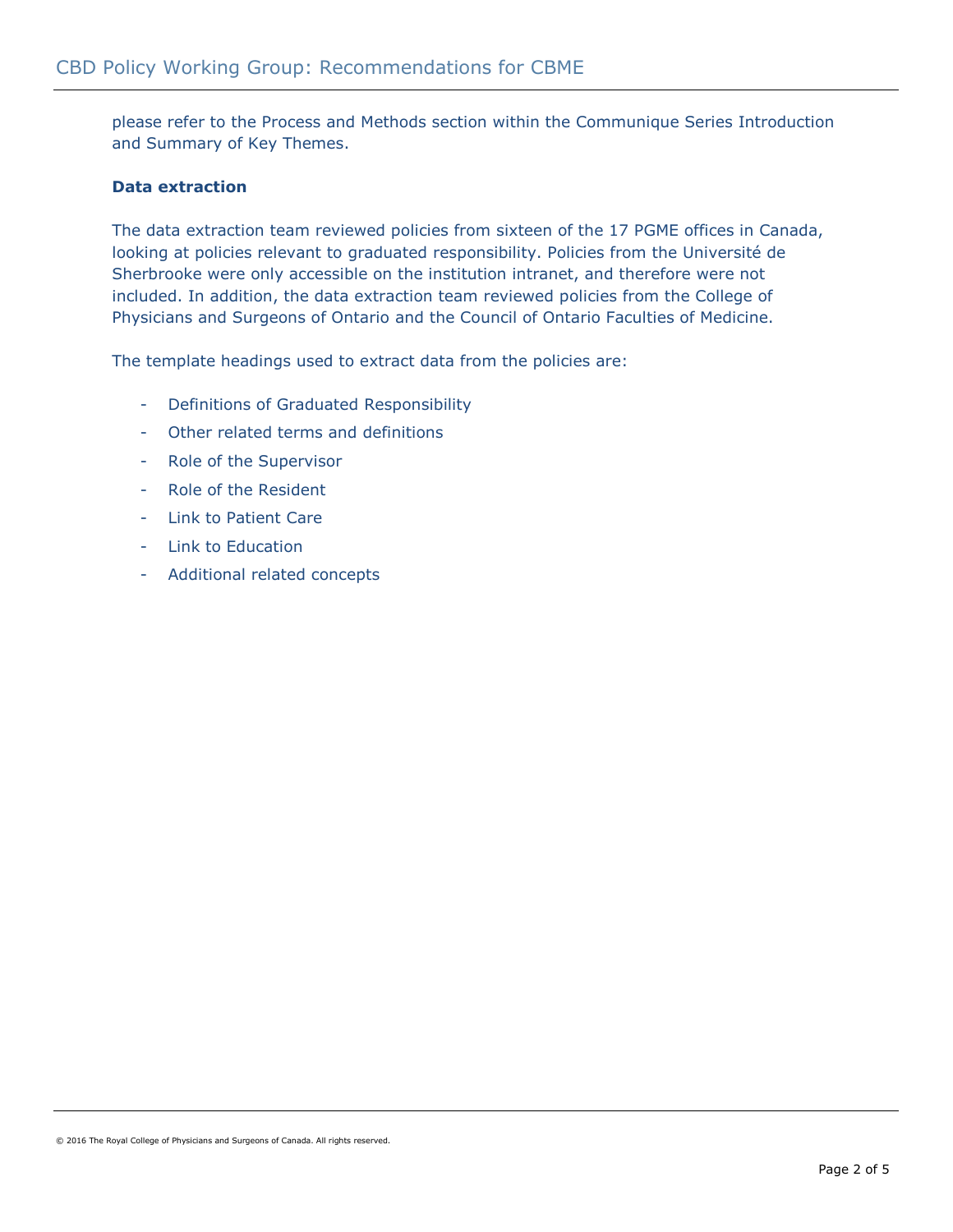# **Key terms and definitions**

| <b>Key terms</b>                    | <b>Other terms currently</b>                                                             | <b>Definition</b>                                                                                                                                                                                                                                                              |
|-------------------------------------|------------------------------------------------------------------------------------------|--------------------------------------------------------------------------------------------------------------------------------------------------------------------------------------------------------------------------------------------------------------------------------|
|                                     | in use                                                                                   |                                                                                                                                                                                                                                                                                |
| Most Responsible<br>Physician (MRP) | <b>Attending staff</b>                                                                   | The physician who has final<br>accountability for the medical care<br>of a patient. (CPSO, 2011)                                                                                                                                                                               |
| Supervisor                          | Clinical supervisor<br>Postgraduate trainee<br>Supervisor<br>Preceptor<br><b>Trainer</b> | A physician who has taken on the<br>responsibility to guide, observe and<br>assess the educational activities of<br>trainees. The supervisor may or<br>may not be the Most Responsible<br>Physician (MRP) for that patient.                                                    |
| <b>Resident</b>                     | Postgraduate trainee                                                                     | A physician in an accredited training<br>program following the successful<br>completion of a medical degree<br>leading to certification or attestation<br>in a recognized specialty or<br>subspecialty.<br>(Royal College's Terminology in<br>Medical Education Project, 2012) |
| Graduated<br>responsibility         | Graded responsibility<br>Delegated responsibility                                        | The provision of safe patient care<br>matched with the individual<br>learner's level of advancement and<br>competence.                                                                                                                                                         |
| Clinical<br>supervision             | Observation<br>Monitoring<br><b>Training</b>                                             | The act of one or more physician(s)<br>overseeing the work of another.                                                                                                                                                                                                         |
| <b>Direct</b><br>supervision        |                                                                                          | The act of supervision when a<br>supervisor is present during the<br>medical encounter and able to<br>immediately intervene.                                                                                                                                                   |
| <b>Indirect</b><br>supervision      | Remote supervision                                                                       | The act of supervision when the<br>supervisor is not present during the<br>medical encounter. He or she is<br>available for advice and<br>consultation, though not<br>immediately available to intervene.                                                                      |

<sup>© 2016</sup> The Royal College of Physicians and Surgeons of Canada. All rights reserved.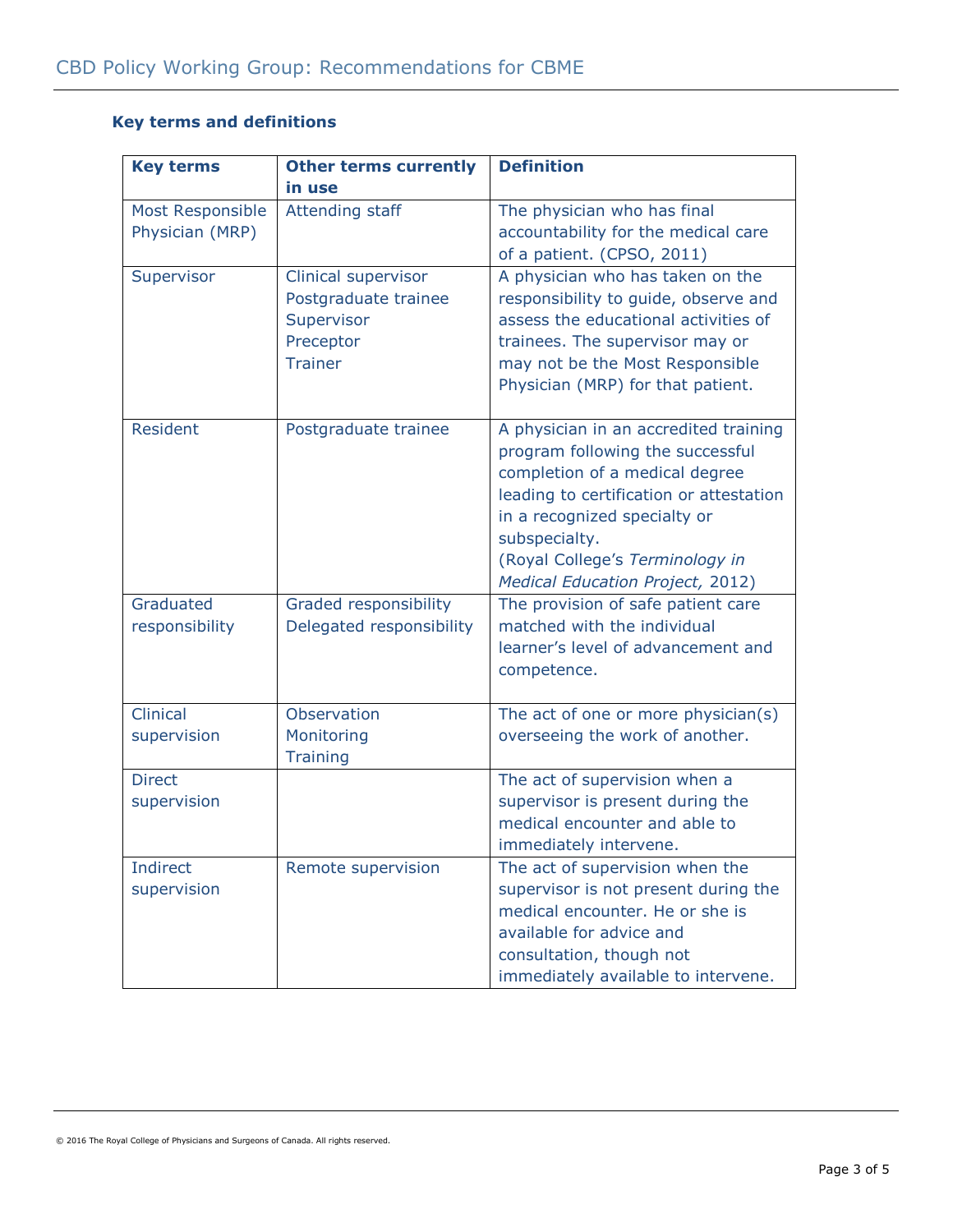## **Considerations for Post-Graduate Education Faculties**

Themes were identified through the analysis of existing PGME policies. These themes were considered in the context of the change to CBME and the resulting considerations and recommendations are provided to support future policy adaptation work at individual faculties.

## *Language pertaining to responsibility based on postgraduate year of training*

## Rationale for Change

At present, policies outlining graduated responsibility and the need for clinical supervision are most often linked to the postgraduate year level (PGY) achieved by a trainee. PGY level is thus used as a surrogate for achievement of competence.

### Considerations and Recommendations

In CBME, residents' achievement of competence is frequently assessed and documented. In CBD, this achievement is linked to progress through the stages of the **Competence** [Continuum.](http://www.royalcollege.ca/portal/page/portal/rc/common/documents/canmeds/framework/competence_continuum_diagram_e.pdf) It is therefore suggested that the trainee's stage within the Competence Continuum may represent an alternative indicator of achievement of some EPAs and competencies, and may therefore provide a framework for graduated responsibility and clinical supervision.

### *Language identifying members of the physician/surgeon team*

#### Rationale for Change

At present, there is considerable variation in the terms and language used to identify members of the physician/surgeon team, (e.g. interns, residents, trainees, fellows, clinical fellows). Clear and consistent definitions of the role and responsibilities of team members is an important facet of safe patient care in the context of graduated responsibility and clinical supervision. The addition of the stages found within the Competence Continuum has the potential to increase confusion regarding appropriate supervision.

#### Considerations and Recommendations

It is recommended that the definitions found in the Canadian Post-MD Education Registry (CAPER) are utilized as a primary source of standardized language/information regarding postgraduate trainees.

#### **Other considerations**

In support of consistent language alignment between organizations, it is suggested that Regulators should also review the language used in documents addressing graduated responsibility and clinical supervision, as these may have implications for moonlighting or other types of work performed by residents within various jurisdictions.

CBME introduces the concept of entrustment to the language of postgraduate medical education. In particular, CBD uses the concept of Entrustable Professional Activities (EPAs)